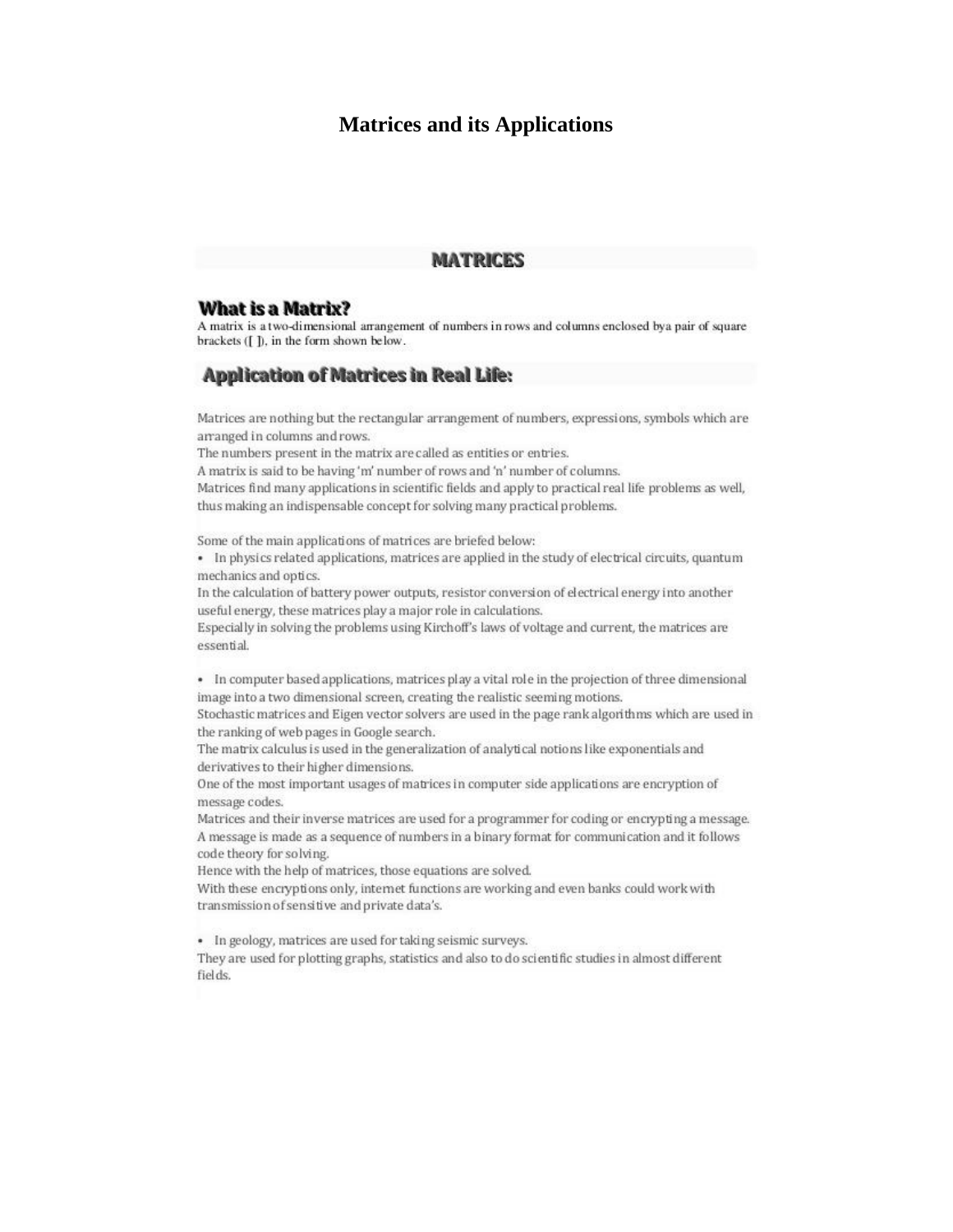# **Types of Matrices**

### **1. Row Matrix:**

A row matrix is formed by a single row.

 $(2 \ 3 \ -1)$ 

## 2. **Column Matrix:**

A column matrix is formed by a single column.

$$
\begin{pmatrix} -7 \\ 1 \\ 6 \end{pmatrix}
$$

### **3. Rectangular Matrix:**

A rectangular matrix is formed by a different number of rows and columns, and its dimension is noted as: **mxn**.

 $\begin{pmatrix} 1 & 2 & 5 \\ 9 & 1 & 3 \end{pmatrix}$ 

### **4. Square Matrix:**

A square matrix is formed by the same number of rows and columns.

 $\begin{pmatrix} 1 & 2 & -5 \\ 3 & 6 & 5 \\ 0 & -1 & 4 \end{pmatrix}$ 

### **5. Zero Matrix:**

In a zero matrix, all the elements are zeros.

 $\begin{pmatrix} 0 & 0 \\ 0 & 0 \end{pmatrix}$ 

### **6. Upper Triangular Matrix:**

In an upper triangular matrix, the elements located below the diagonal are zeros.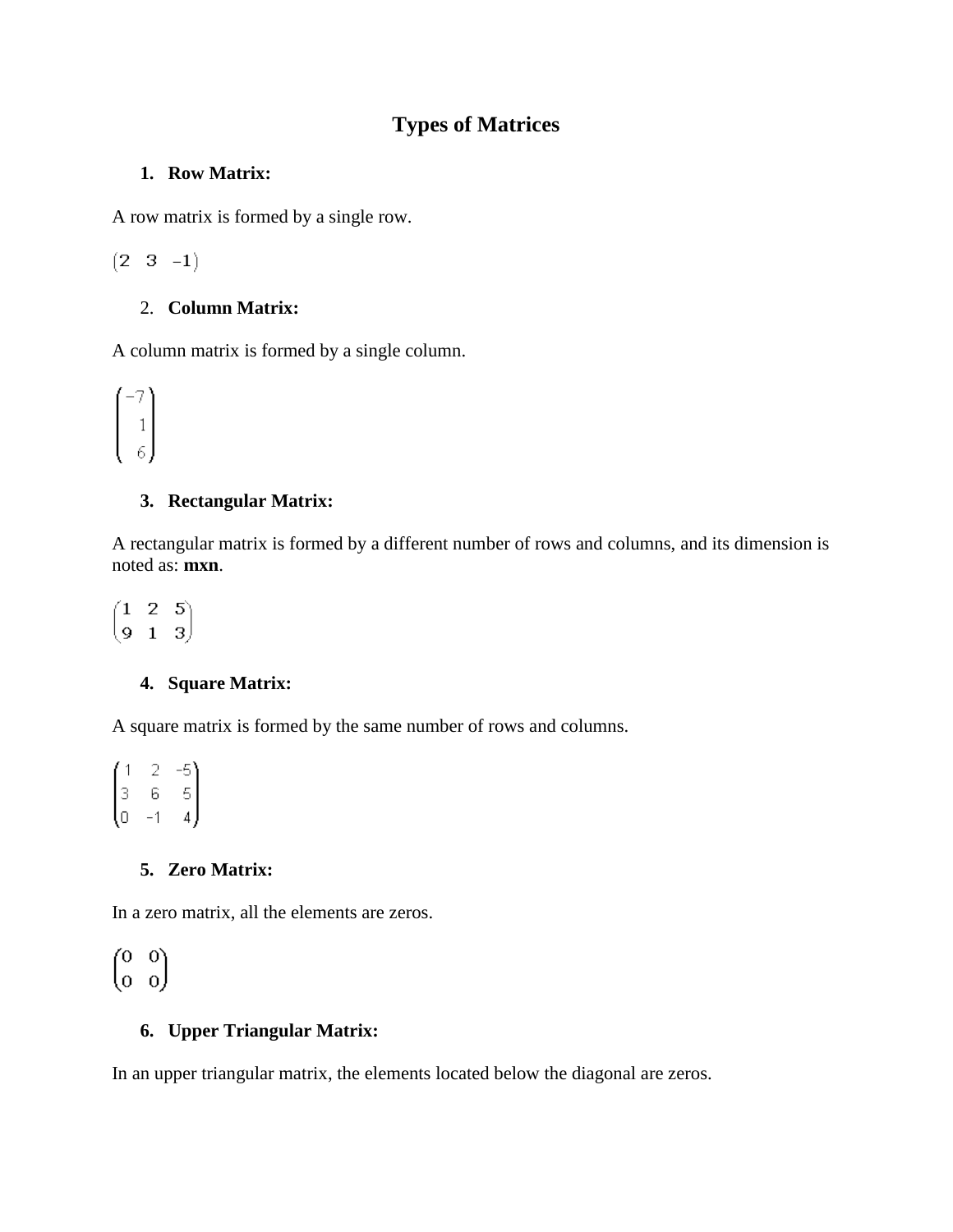|                                             | 7  |                                              |
|---------------------------------------------|----|----------------------------------------------|
| $\begin{pmatrix} 1 \\ 0 \\ 0 \end{pmatrix}$ | -3 |                                              |
|                                             | U  | $\begin{pmatrix} -2 \\ 4 \\ 2 \end{pmatrix}$ |

### **7. Lower Triangular Matrix:**

In a lower triangular matrix, the elements above the diagonal are zeros.

 $\begin{pmatrix} 2 & 0 & 0 \\ 1 & 2 & 0 \\ 3 & 5 & 6 \end{pmatrix}$ 

#### **8. Diagonal Matrix:**

In a diagonal matrix, all the elements above and below the diagonal are zeros.

 $\begin{pmatrix} 2 & 0 & 0 \\ 0 & 2 & 0 \\ 0 & 0 & 6 \end{pmatrix}$ 

#### **9. Scalar Matrix:**

A scalar matrix is a diagonal matrix in which the diagonal elements are equal.

 $\begin{pmatrix} 2 & 0 & 0 \\ 0 & 2 & 0 \\ 0 & 0 & 2 \end{pmatrix}$ 

#### **10. Identity Matrix**

An identity matrix is a diagonal matrix in which the diagonal elements are equal to 1.

7100)  $\begin{bmatrix} 1 & 0 & 0 \\ 0 & 1 & 0 \\ 0 & 0 & 1 \end{bmatrix}$ 

#### **11. Transpose Matrix**

Given matrix A, the transpose of matrix A is another matrix where the elements in the columns and rows have switched. In other words, the rows become the columns and the columns become the rows.